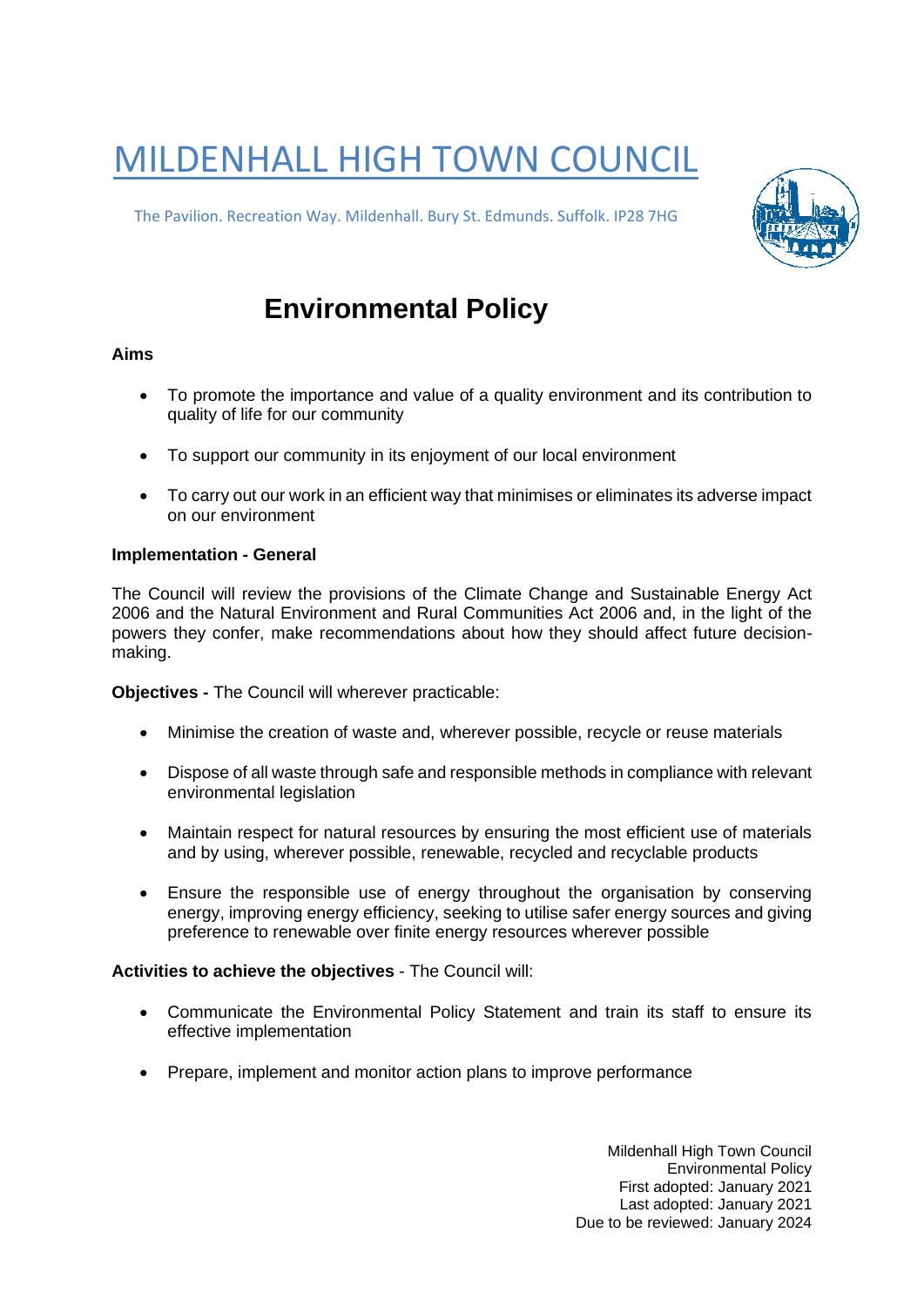• Review actions and report annually.

With regard to the acquisition of goods and services the Council will:

- Support and encourage contractors and suppliers to minimise their impact on the environment through the communication of its Environmental Policy Statement and aims
- Use, and specify the use of, used, reclaimed or recycled materials wherever appropriate and possible
- Actively seek the purchase of materials locally and the appointment of local contractors whenever such materials and skills exist locally
- The above actions will be pursued in a context where purchasing decisions need to secure good value for money in addition to sound environmental factors.

#### **Key Action Areas**

An energy audit of all Council premises and assets will be conducted and where possible measures introduced to reduce consumption, including the introduction of measures such as energy- efficient light bulbs and thermostats.

A review of the Council's energy tariffs will be undertaken with a view to changing to the most sustainable and environmentally friendly packages available.

The viability and cost-effectiveness of installing solar panels and other renewable power sources will be considered for all Council premises.

#### **Green Spaces and Biodiversity**

The Council will review grounds maintenance contracts to ensure unnecessary work is avoided and optimum environmental practices are followed.

The use of herbicides and pesticides will be reduced and grounds maintenance contractors required to avoid chemicals on the GB 'Red List' and EU 'Black List' as those create long-term persistent pollution problems, which would damage wildlife and plant life.

The Council will promote biodiversity through its work at Jubilee Field and the wildlife area at the Thetford Road Cemetery and other green spaces.